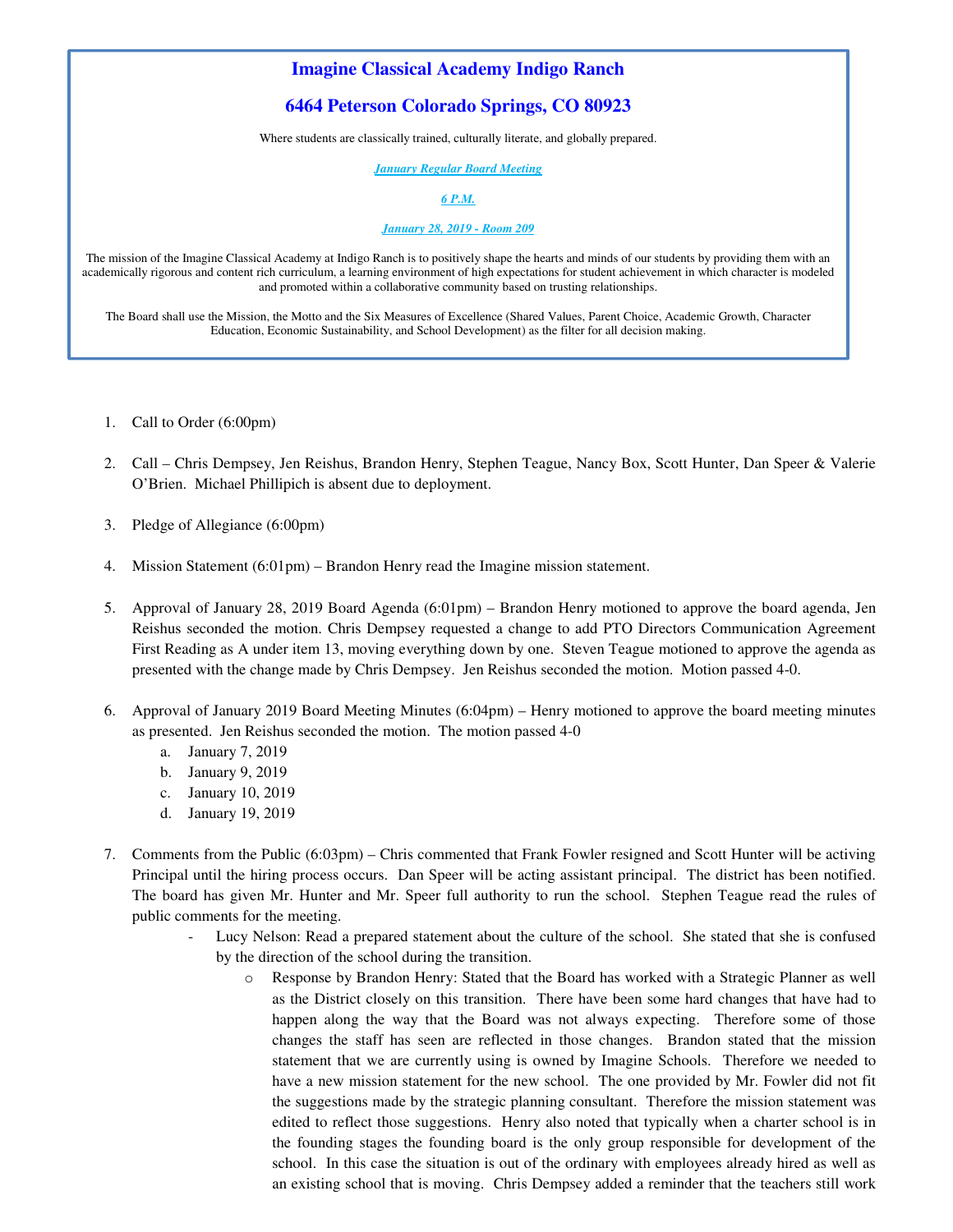for Imagine Schools. Early in the process the Imagine lawyers notified the Board that they were requesting that the staff not be utilized for any of the building/planning for the new school. Therefore the Board has been diligent about making sure the staff was not engaged. The board dug in to operations at some point because they had lost trust in Frank. Chris noted that it is a personnel issue that does not need to be discussed in an open forum. However there were many complaints from the district, parents etc. that were not addressed.

- Jan Songer: Noted that we are in a difficult situation. She discussed that we need open communication throughout this transition. She stated that the staff is scared and the clarity is missing and there is a trust issue among the staff.
	- o Brandon Henry responded that there is a meeting once a month with regular updates on the status of the current school as well as the new school. He noted that there could be a committee of teachers that could rotate each month at the meetings as teacher liaisons. Chris noted there will be a monthly town hall to provide parents with information about the new school which teachers could attend as well. Chris also discussed the hiring of new staff for the new school, reiterating that Scott and Dan are now responsible for the hiring; the board will not be included in the process. He suggested that staff take the interview seriously, come prepared and knock it out of the park. If you want to be here show them you want that in your interview. Chris noted that the board is in charge of the charter but not in charge of hiring staff. They are only responsible for hiring the principal. Chris noted that if you do not believe in what we are doing with this transition than maybe this is not the school for you.
- Gracee Ligget: Gracee thanked the board for their work on the new school. She is here tonight to share her sadness that the school leader is no longer here and she is concerned about the direction of the school
	- Chris thanked Gracee for her comments.
- Angie Ragsdale: Angie thanked Brandon Henry for all of his responses to the public comments. She wanted to know why the board hired Frank a few weeks ago if they did not have confidence in him. Angie feels she is speaking on behalf of lots of teachers that are afraid but do not feel comfortable speaking up. She explained the culture in the school and how much she values working here. She is greatly concerned that the board has gotten into areas they know nothing about. She needs reassurance that Scott will be the leader and the board will become clear on their roles. She feels the mission statement for the new school is full of meaningless buzz words. How can she sell GPA if she doesn't understand who we really are? Comments continued beyond the legally allotted 3 minutes of speaking time…
	- o Brandon Henry noted that the board loved Frank. However, execution was not taking place. They were continually giving direction and things were not getting done. In meetings with D49 and strategic planning meetings there was continued discussion about leadership issues. Even still the board decided to push ahead with Frank hopeful that he could lead us through the transition and at least into one school year at the new school. However Frank was not ready to do that, so he choose to resign. Angie fully respects that there are things going on that she does not know about. Brandon Henry noted that it's really hard to accomplish the work that needs to get done. Therefore the Board choose to hired admin and office staff for GPA in January because they just cannot accomplish the work that needs to be done on their own. Brandon noted that each of the board members genuinely liked Frank but he chose to move on for his own reasons.
- Viola Lee: Read a prepared statement about culture of the school. Noted the amazing growth in the reading scores recently in grades K-3. Shared that Peter Hilts, Chief Education Officer - D49 attended a literacy meeting at our school last week and commented that he is concerned that the new school will not have a library. Noted studies that adding a library adds to achievement stores.
	- o Chris Dempsey noted that it was a major goal to add a library however the funds are not available. There was a planning meeting in the spring and at that time it was determined that book nooks for now would be acceptable. However there are plans to add a library in the addition in a few years. Viola asked if it would be possible to raise money to add it now, Chris noted that at this point it is too late in the construction process to add to the first phase of the building. Brandon Henry noted there could be a potential of adding a modular to have a library on site. Chris will discuss with the contractor about that possibility at the construction meeting first thing in the morning.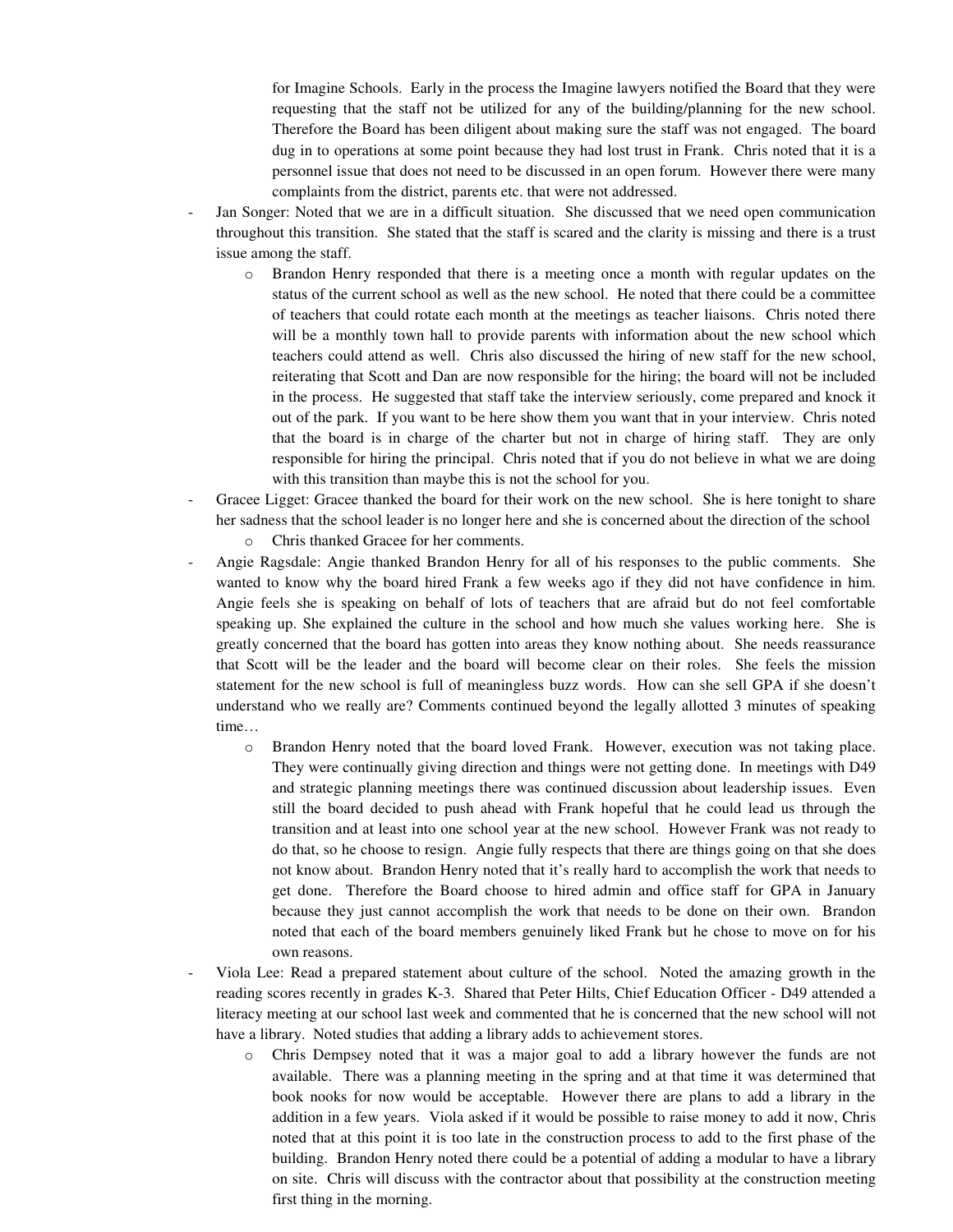- Gary Hockett: Parent at Imagine that is on the fence about moving his children to GPA. Feels confused and frustrated that staff is not being involved in the building of the new school. Would like a copy of the charter to study.
	- o Chris Dempsey addressed Nancy concerning whether the staff could work with the board. Earlier Nancy noted they could during their own hours. Chris stated that the lawyer response to the Boards request specifically concerning Imagine employees helping with the new school was no, so they did not realize at the time that it would be allowed in any way and the Board did not want to put people in difficult situations concerning their employer. Mrs. Hockett feels that Chris' body language is disrespectful.
- Katie Schoendube: A parent at the school. She was very excited about moving to the new school; however she stated that she feels Chris' tone and treatment towards the staff is appalling.
	- o Chris responded that it's been a hard week and apologized. He has been busting his butt doing 80 hours a month, on top of a job and family. He is glad that the staff is here, he wants to see them attend meetings all the time. He is tired of staff only coming every couple months when they get pissed off. Come all the time. Chris noted that the Board did not want to change anything but they have bond requirements to meet and charter requirements to meet. Things have changed and Frank was not on board with the changes. Chris stated that he is upset too. He values his friendship with Frank and this was a really tough situation for him as well.
- Jon Fairbanks: Had some things to say but they have already been said so...said he understand Chris' position. However he feels there is a fundamental difference between what we had and where we are going. Jon felt that Frank valued his staff, however Chris' comment that this is the mission if you do not like it than maybe this is not the best place for you means we are not valued as staff. Jon feels he and the staff need to feel valued in order to move ahead.
	- o Brandon Henry noted that when staff came to Imagine to work they were not asked what the mission should be. Likewise if a staff member decides to work elsewhere, they would not have an opportunity to create the mission at that new school either. Jon Fairbanks explained that he felt valued by Frank and he does not feel valued by the Board. Chris commented that he feels that all the employees are valued. He did not want to put people's jobs at risk during the process of creating the mission and vision statements, so that was the reason for the approach. If he did not care about the staff here than his kids would not be enrolled here. Chris stated that he does not know how many other ways to say it. Imagine employees have a duty of loyalty. No Imagine cannot tell staff members how they spend their free time; however Chris does not want to have that discussion with Monte and Nancy if it comes down to that. Chris commented that the mission is not in set in stone. After the school opens he wants the staff to come together and decide what worked and what did not and what changes can be made at that point.
- Libby Moody: Reminded the parents and Nancy that the staff is fully committed till the last day with Imagine Schools.
- Deidre Arbour: Read a prepared statement about the culture and staff. She is concerned by the boards actions recently.
	- o Brandon Henry reiterated that the staff is valued. He also noted that the board did want Frank to lead the school however there is a legal statue that requires a search for the leader of the new school. This was required whether Frank was with the school or not. There is a search committee that will conduct the search and hiring. The board was not aware of this requirement until sometime towards the end of December or Early January. Chris admitted they had some concerns if Frank was the best leader but because of the staff and culture they had every intention of keeping him at least through the first school year at the new building but they found out very recently that there are legal requirements that required a search, therefore Frank was hired with GPA as the interim leader until that search could be completed.
- Stephanie Pontius: What are the rules/requirements for the hiring committee?
	- Brandon Henry noted that the committee is made up of some district staff, Brandon, a parent at Imagine as well as a PTO member.
- Emily Phillipich: Emily stated that she is in a very unique position of being a parent, PTO member and her husband is Vice President on the board (currently deployed). She has heard both sides and feels like people are talking at each other instead of to each other. She wants everybody to know how much work the board is putting in towards this and that if they were not doing this work there would not be a school.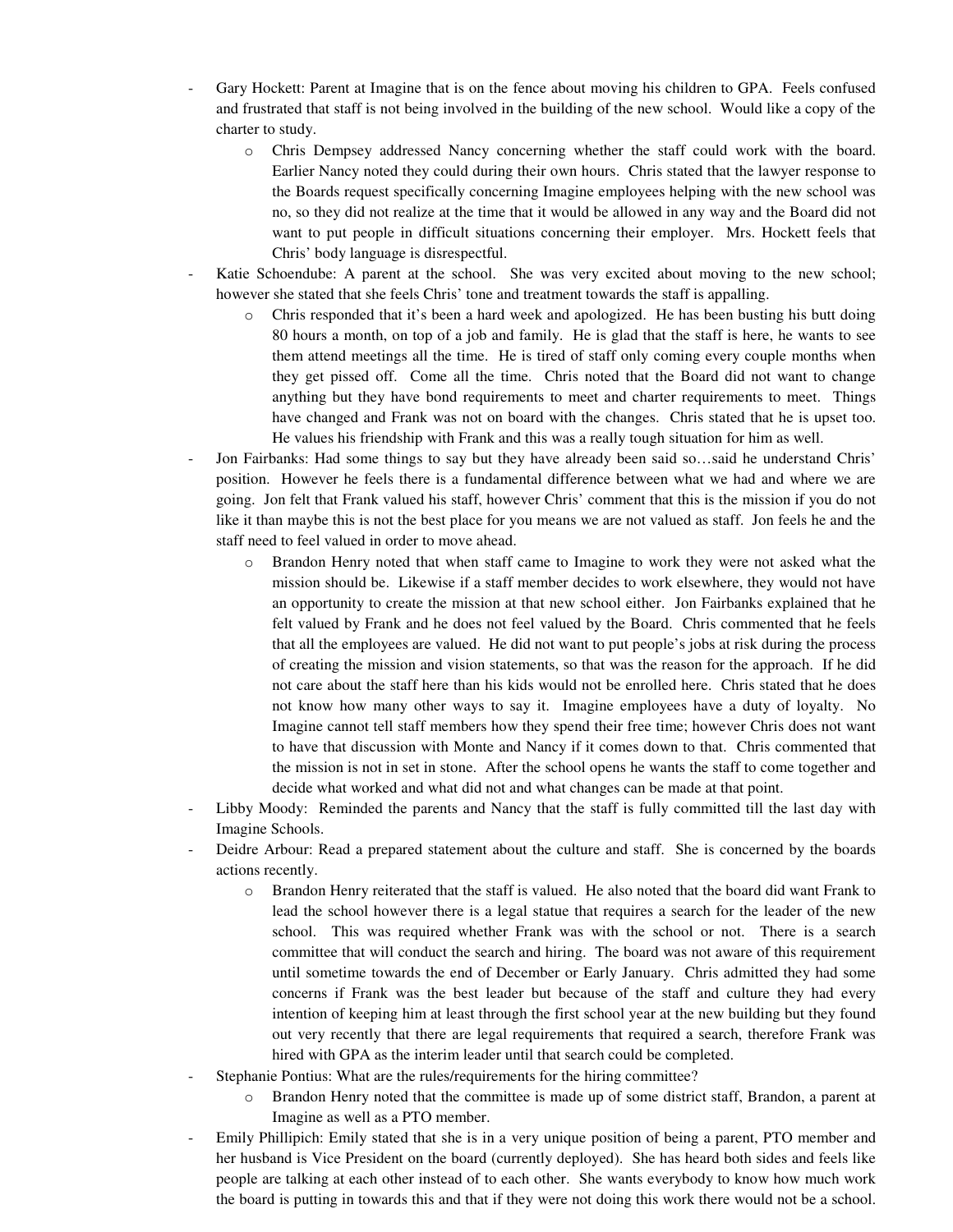She reminded everybody to listen to each other and take a breath.

- Chris apologized to the staff. Stated that the Board never tried to intentionally exclude anyone. They wanted to protect the Imagine employees and they have every desire to keep the culture during and after the transition to the new school. Does changing the polo shirt color really change the culture? The board has to try everything to bring people in and get this school going. Obviously we are not doing everything right, but we are trying. We really do appreciate you!
- 8. PTO Update (7:19pm) Chelley Bresnahan and Elizabeth Roth reviewed activities coming up with the PTO for February. The Fun Run fundraising starts the 4<sup>th</sup> and the run is on the  $13<sup>th</sup>$ . The PTO meeting was rescheduled to the  $12<sup>th</sup>$  due to snow. There is a PTO night at Freddy's on the  $25<sup>th</sup>$ .
- 9. SAC Update (7:21pm) Gabe Cardenas is the new president of the SAC. Quick background, recently retired from the military for 22 years and has children attending the school. He loves to volunteer for the school. The first SAC meeting was a few weeks ago, he has been reviewing all the documents he was provided. He would like to build a wish list from teachers, board & parents. He would love to have any insight of input, please feel free to contact him.
- 10. Treasurer/Business Manager Report on Trend (7:26pm) Jen noted that in December the school received a refund check from PERA for PERA contributions that were incorrectly deducted from bonus checks. The employee portions have been refunded to the employees. Also noted that General & Administrative expenses increased due to legal expenses and the Christmas party. The final student count was reflected in the December PPR from the District. Right now the school is showing a loss of \$74k; however this will most likely be adjusted due to recent staffing changes.
- 11. Board Dashboard/Principal Report (7:29pm) Scott Hunter reported on the board dashboard. STAR Testing percent proficient and advanced is showing green, highlight in the scores is that we are showing the greatest middle school growth in STAR Testing since Scott has been at the school. Seeing the same sort of outcome for math as well. The tests were taken in December which is showing growth from August to December and will again have a benchmark test in May. Mentioned earlier, on Friday there was an early literacy meeting for grades K-3, with some district representation including Peter Hilts. Comments were made about what we are doing and how they would like to duplicate the results in other schools within the district. For the third year in a row we have the top literacy growth in the district. We have the best model in the district at this point. Discussed new writing prompt programs and Write Now Right Now that we are implementing for  $K-4<sup>th</sup>$  grade, with benchmarks and writing data which can be very difficult to collect. Incredible things are happening in the school to improve writing. Also, earlier in the year we had a teachers professional development around Talk Read, Talk Write, that instructor is coming back in a few weeks to spend the day at the campus monitoring and helping to grow the staff in this area. This will be funded by D49. Brandon would like to see an updated Needs/Wants list that reflects Scott and Dan.
- 12. Imagine Schools Inc. Regional Report (7:41pm) Nancy commented that they are working through some pieces around student privacy laws on STAR testing etc. D49 will handle programs such as PowerSchool. Nancy came down with another Imagine Regional Director, it is really clear the progress on all of the pieces that the staff have put into place to improve the writing.
- 13. Discussion Items
	- a. PTO Directors Communication Agreement First Reading (7:45pm) Stephen Teague reviewed that the Board wanted a clear operating agreement between the Board and the PTO to determine roles and responsibilities between each entity. This includes financials, authority of the board and principal approval of fundraisers. There will be a  $2<sup>nd</sup>$  reading at the next meeting.
	- b. School Leader Search Committee Report (7:47pm) Brandon Henry reported that the search committee met recently and have developed a job description for the principal position. If there are no suggested changes to the job description, the committee would like to post the job tomorrow. Hoping to have a formal list of finalists by Feb  $14<sup>th</sup>$ . Once posted they would like can make an offer 14 days later. Pushing to hire by March 1<sup>st</sup> ideally.
	- c. GPA Staff Employment Status (7:50pm) Applicants have until Monday to apply for positions at Grand Peak Academy, currently there are 5 teachers and 6 paras that have not applied. After Monday interviews will be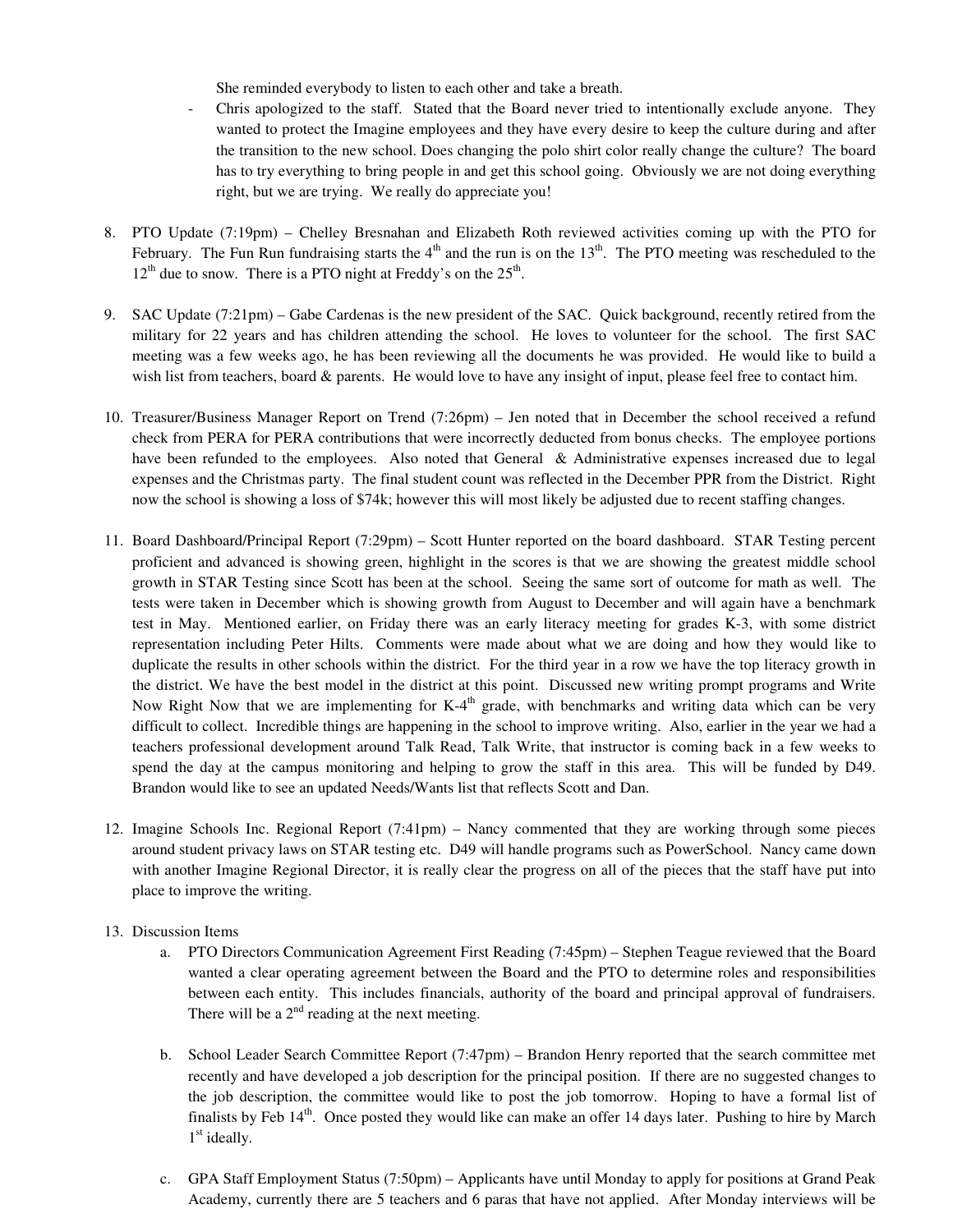scheduled. The goal is to have offers out before Spring Break.

- d. Board Dashboard/Principal Report (7:51pm) The district wants to see more than the same test scores over and over. Needs to see actionable items that reflect meeting the mission and vision of the school. Brandon Henry thinks the dashboard is missing the context of the discussion that we have during the meetings. Need to have the dashboard reflect accordingly.
- e. Strategic Plan (8:02pm) Will defer to the marketing plan discussion
- f. Marketing Plan (8:03pm) Brandon Henry stated that we needed the mission and vision to market the new school at enrollment fairs. Based on the trend of previous years we could lose 50+ students from attrition. Brandon wanted to be ambitious and planned for 850 students but realistically the school probably cannot support that many students. There is a delicate balance between class size and funding. Teachers would not mind 27 students…24 is sweet but 27 is doable. District and Bond want 700 students. Therefore as a business perspective our goal is 800. Will update goal classroom sizes of 24 which should still give us a number over 800. Need to raise awareness of GPA, have some tactics in place for that. Utilizing digital media tools and brochures to track and know what is working for us and what is not. Want families to apply and enrolled in the school swiftly. Targeting 10 zip codes in the local area. Need some more brochures printed. Working with JHL to have large signs built in the area. Going to reassess in April and decide what is working and what is not. Quarterly marketing plan to determine which action items need to be done. Once we get the school open we can reduce our marketing engagement if the school is full. We want to encourage enthusiasm among the parents. The mission and vision is a marketing driver to open the new school. PTO will be working on the spirit wear. Deidre Arbour commented that middle school should not have pockets in the hoodies as phones are being brought into the classroom in pockets. Brandon noted that the website went live on the 31<sup>st</sup> and have had 75 kids enrolled that are new families for GPA. Currently have 621 intent to return forms received with 92 unknowns. If we get half of those unknowns plus the new enrollments we are looking positive with enrollment.
- g. GPA Parents Handbook (8:19pm) Needs to be updated and revised by Scott and Dan. Goal of approval at April meeting.
- h. Board Policy Manual (8:20pm) Needs to be updated and revised by Scott and Dan. Goal of approval at April meeting.
- i. GPA Uniform Policy (8:22pm) The board would like to have a conversation about adjusting the middle school uniform. Deidre commented that Mrs. Rafferty had students doing surveys around uniforms for a class project and will share the data with Brandon Henry. Have a desire to keep K-5 relatively the same. Gracee Ligget suggested considering plaid in the elementary uniforms.
- j. Imagine Schools Inc. Proprietary Information List (8:28pm) Nancy does not have the answer on proprietary information.
- k. Water Mitigation (8:31pm) Valerie spoke with Sam at R&R Ditching. Sam stated that the costs on materials may have gone up slightly but the pricing should be fairly similar as long as the work is completed in warmer months. There are two concerns, one is having small children in the area around the work and the other is weather. The work should take a maximum of 2 weeks. Valerie tentatively scheduled the work to begin the first week of June. Chris will get approval from the building owner to complete the work before the date is finalized.
- l. 2  $2<sup>nd</sup>$  Reading of Enrollment Policy 8.0 (8:31pm) – This meeting acted as a  $2<sup>nd</sup>$  reading for the enrollment policy update.
- m. 1<sup>st</sup> Reading of Policy 7.19 Primary/Pre-Primary Education (8:32pm) This will policy will only apply if Gov Pollis' proposal for full day kindergarten is passed. This was an effort to be prepared ahead of time for the impending legislation.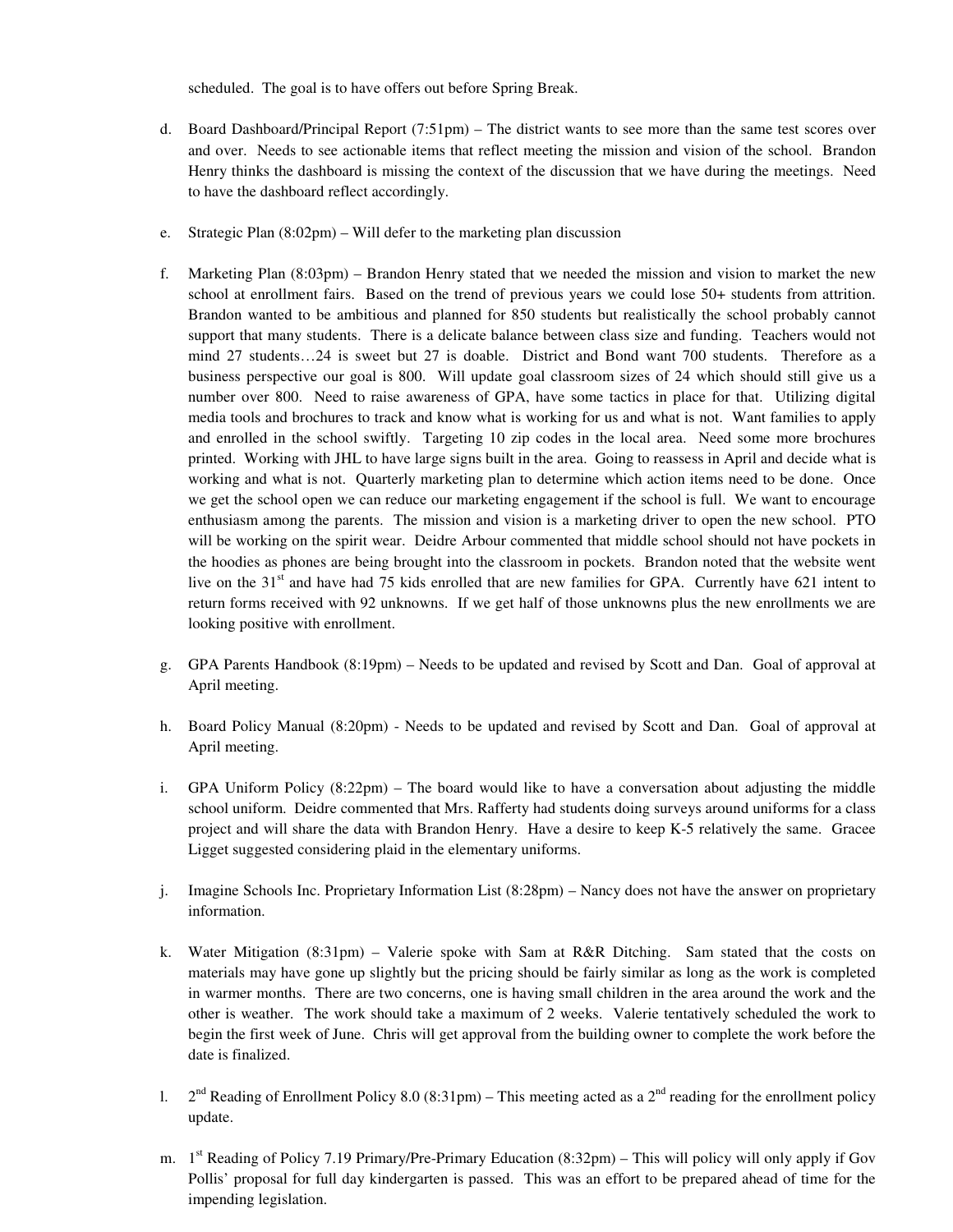- 14. Vote to Adjourn to Executive Session (8:35pm) Brandon Henry motioned to approve adjourning to Executive Session. Jen Reishus second the motion. Motion passes 4-0.
	- **C.R.S. § 24-6-402 (4)(f)(I)** Personnel matters except if the employee who is the subject of the session has requested an open meeting, or if the personnel matter involves more than one employee, all of the employees have requested an open meeting. With respect to hearings held pursuant to the "Teacher Employment, Compensation, and Dismissal Act of 1990", article 63 of title 22, C.R.S., the provisions of section 22-63-302 (7) (a), C.R.S., shall govern in lieu of the provisions of this subsection (4).
- 15. Action Items (10:03pm)
	- a. Anything form Executive Session Requiring a Vote Nothing requiring a vote
	- b. Approval of Enrollment Policy 8.0 (10:03pm) Brandon Henry motioned to approve the Enrollment Policy 8.0 as presented. Jen seconded the motion. Motion passed 4-0
- 16. Board Member Communication (10:04pm) Brandon Henry has completed 19 out of the 30 training modules. There is no update on the sports program at this time. Steel was delievered today so the calendar was tabled till next meeting once we have a better idea of construction dates. The website bid will stay on the agenda for now. Stephen will meet with Scott, Dan & Chelsea about moving forward with a new website.
- 17. Other Business Jen will not be able to attend the meeting on May  $13<sup>th</sup>$ . Also the League Conference is February  $28<sup>th</sup>$ and March  $1<sup>st</sup>$ .
- 18. Adjournment (10:16pm)
- 19. Informal Board Self-Assessment (After Meeting Five (5) Minutes)

#### *PARTICIPATION IN MEETINGS:*

*Board meetings are generally a time for the Board to hear from the Principal, other senior administration representatives, and those who are scheduled to make presentations on selected topics. Colorado law prohibits the Board from discussing public business other than during public meetings or executive sessions (see below). Therefore, these public sessions are working sessions of the Board that are intended to provide interaction between Board members and administration in an effort to reach decisions on a wide variety of issues. With rare exception, these meetings are not the best place for initial discussion to take place. New initiatives or proposals should typically be discussed first with administration and a formal proposal prepared for presentation at a time when the item can be scheduled on the agenda. Nevertheless, there are times when the Board is discussing a proposal that certain individuals attending the meeting can provide valuable insight, expertise and perspective to assist the Board in making wise and well-informed decisions. Generally, those involved in bringing forth an idea, and those most active in the process of researching and presenting a proposal, will be the ones most likely to be called upon for input during the Board's discussion. In addition, senior administration officials and representatives from other active task forces will be relied upon for their perspective concerning a particular proposal and the impact it will have on various constituencies.* 

### *OPEN FORUM/COMMENTS FROM THE PUBLIC:*

*During each meeting, the Board sets aside a period of time when anyone who wishes to do so may make a brief statement or mini-presentation to the Board on a non-agenda item. The Board will take these comments and suggestions under consideration, but will typically not have adequate time in the schedule or enough information to be able to make a decision or respond during the meeting. The Board may choose to refer such items to the administration for research and the possible future preparation of a recommended course of action to be considered at a later meeting. Open meeting forum is not a time to discuss students, staff, or parents by name.* 

#### *OTHER VENUES FOR IDEAS AND SUGGESTIONS:*

*New ideas and suggestions are often best handled by contacting the administration. In addition, there are a number of other venues where interested individuals are encouraged to bring forth ideas and suggestions. These include, but are not limited to, Student Character Council; Parents Teachers Organizations (PTOs), Town Hall Meetings, Principal's Coffees, regularly scheduled parent meetings, and various Task Forces. Proposals which are brought forth through groups such as these, in*